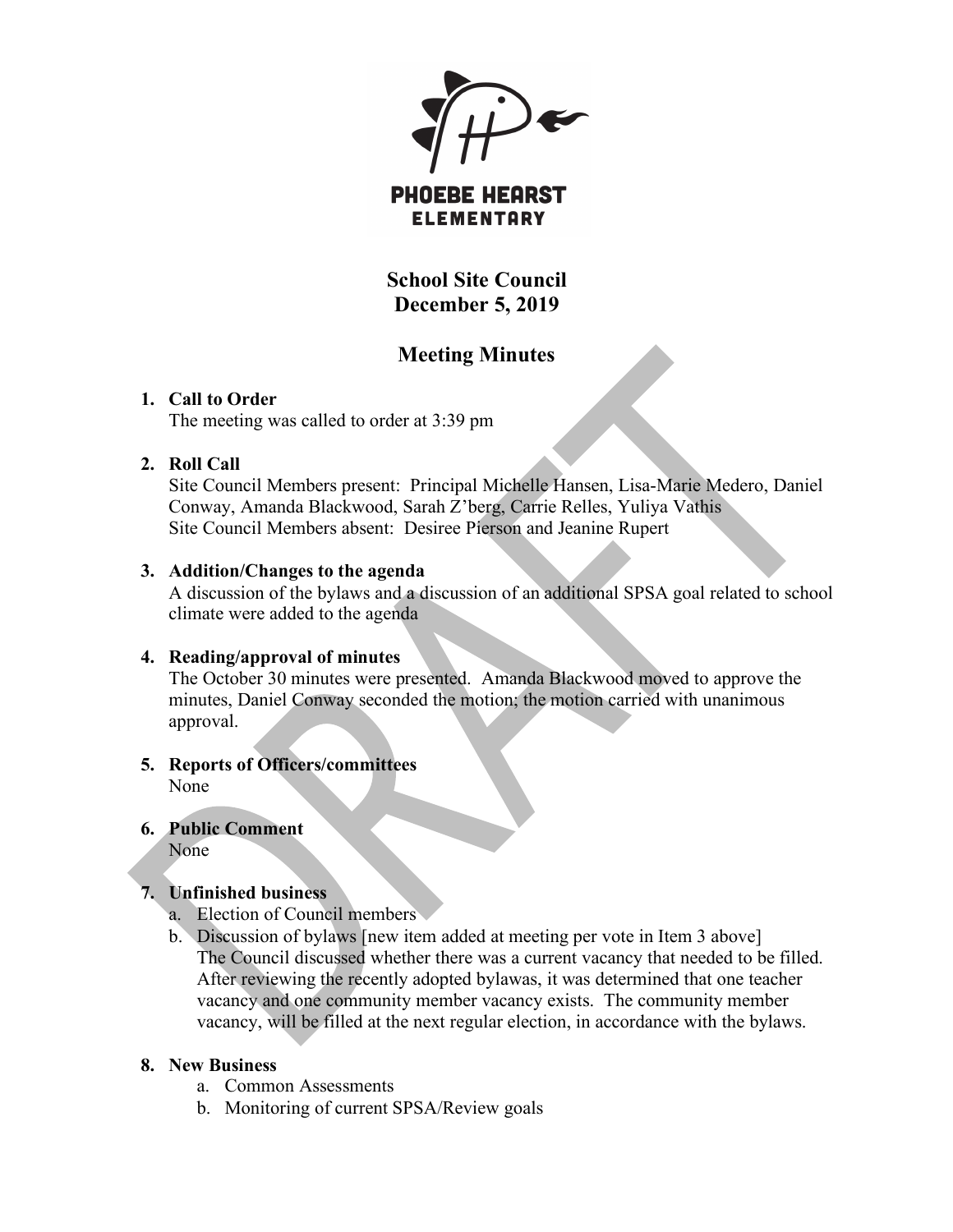

- i.  $4<sup>th</sup>$ -6<sup>th</sup> release dates. Focus on writing.
- ii. Math Focus on problem solving.
- iii. Tutoring schedule established  $K-5<sup>th</sup>$ .
- c. New Goal School Climate

A discussion of common assessments was undertaken. The Council noted that California Assessment of Student Performance and Programs (CAASPP) data for 3-6 grade students at Phoebe Hearst was reviewed at the prior meeting but there is a need to capture data for grades Kindergarten-2. The Districts established guide for uniformity of assessments throughout the district; Carrie advised that skills will be appropriately assessed vertically from grade to grade which eliminates the need to repeat some assessments in some instances at some grade levels. The goal is for a broader picture and span of our students and data that is able to manipulated and aggregated and disaggregated. There was a discussion about the requisite workload to conduct assessments, including that there is likely more work for Kindergarten assessment than other grades. Michelle advised that the window for input from our school site is open now so we should see data soon. Current SPSA goals were discussed. ELA is the focus right now, as writing is something students need; dates are scheduled and grade levels are discussing rubrics and student work. The focus in math is on problem solving. Michelle met with each grade level team and asked for laser focus; word problems is the intermediate focus. A SCUSD representative will work with the grade level teams to implement our math goal. The schedule for Kindergarten –  $5<sup>th</sup>$  grade tutoring in process. A new goal related to school climate was discussed [new item added at meeting per vote in Item 3 above]. Michelle noted that rates of suspensions among certain student populations throughout SCUSD are disproportionately higher than other student populations. Michelle shared data about suspension rates at Phoebe Hearst for October and November, the only data available. She noted that this is not necessarily good data to establish a climate goal on but we are tasked with looking at parity in the ethnicity of suspended students. For the very low number of suspended students, 22 percent were hispanic, 52 percent were white, and 2 percent were one or more races or ethnicities. Providing emotional support for students and families, which improves a school a climate, was discussed. The upcoming Screenagers documentary viewing and parent night will help to increase awareness and support the community. The Council discussed that our campus climate challenges are likely more related to social media use, for example, or screens, or potential inappropriate behavior, and that the Council can develop metric based goals, like decreasing suspensions by a certain percentage, or decreasing inappropriate actions and behaviors on social media by a certain percentage. There was a discussion about whether a schoolwide survey can help us identify issues or anxieties or concerns that students have which can help the Council better determine our current climate and how it can be improved.